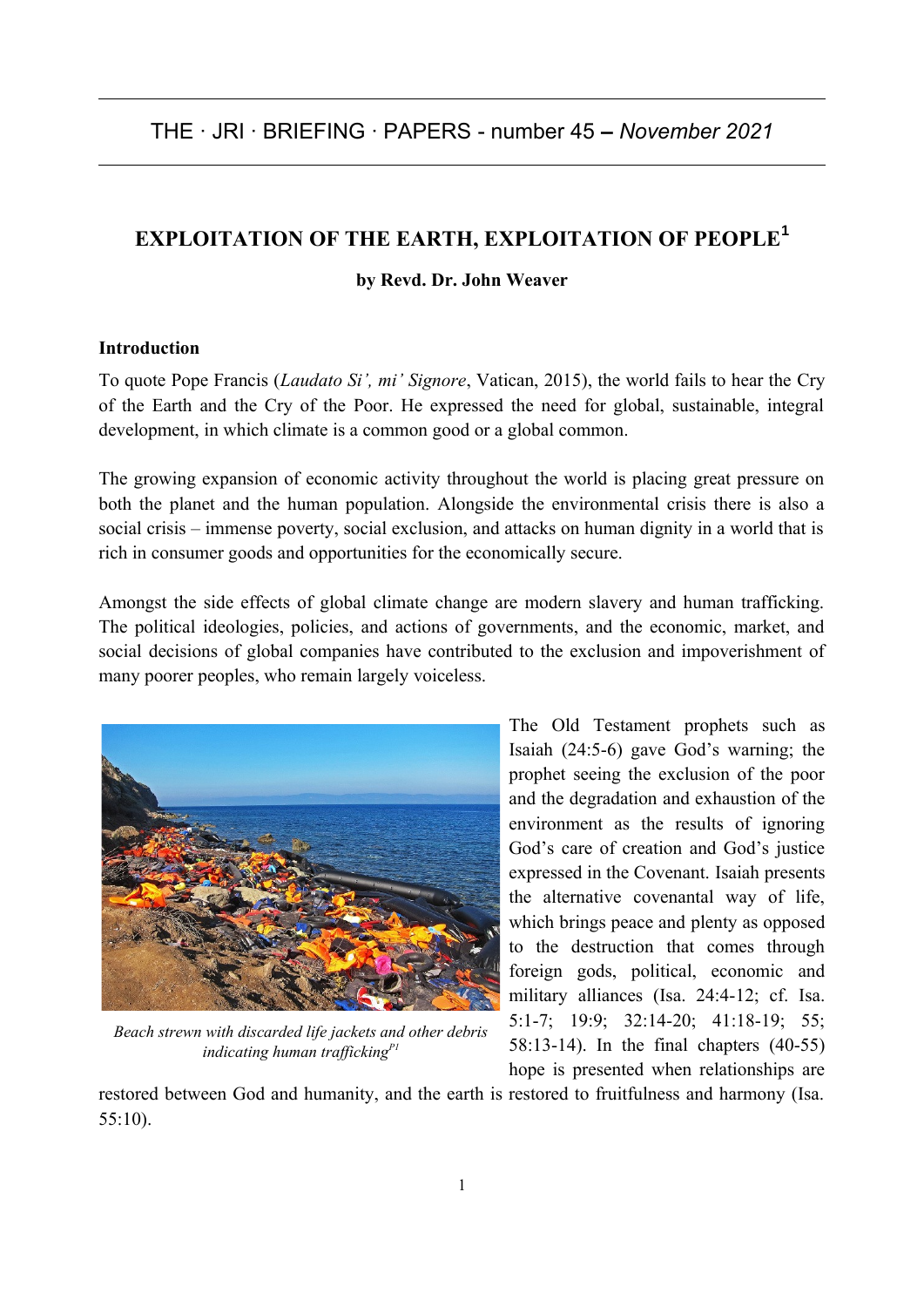#### **Climate Change**

The sixth IPCC scientific report<sup>2</sup> notes: it is unequivocal that human influence has warmed the atmosphere, ocean and land; the scale of recent changes across the climate system as a whole and the present state of many aspects of the climate system are unprecedented; human-induced climate change is already affecting many weather and climate extremes in every region across the globe; and evidence of observed changes in extremes such as heatwaves, heavy precipitation, droughts, and tropical cyclones, and, in particular, their attribution to human influence, has strengthened.

It is considered that global surface temperature will continue to increase until at least the midcentury under all emissions scenarios considered; global warming of 1.5°C and 2°C will be exceeded during the 21st century unless deep reductions in carbon dioxide  $(CO<sub>2</sub>)$  and other greenhouse gas emissions occur in the coming decades; and many changes due to past and future greenhouse gas emissions are irreversible for centuries to millennia, especially changes in the ocean, ice sheets and global sea level.

Limiting global warming requires limiting the emissions of  $CO<sub>2</sub>$  and methane. To keep global surface temperature rise below  $1.5^{\circ}$  C will require rapid and far-reaching transitions in the world economy: in energy use, land management and farming, urban development and infrastructure (including transport and buildings), and in industry. Increased food production for an increasing population adds to the burden placed on natural resources and increases greenhouse gas emissions, with negative effects on land use, soil, nutrients, water, and energy. We see the impacts on ecosystems with the mass extinction of species, and the degradation of natural resources resulting in some places becoming uninhabitable. This is leading to migration and the displacement of people and their resulting vulnerability. It is observed that global climate change is resulting in civil unrest as the need to secure useable agricultural land and fresh water leads to violence. It is predicted that there will be over 300 million environmental refugees in the next 20 years.



*Demonstration - 'Fridays for Future' - Climate Change P2*

The impact of climate change on society involves issues of social justice and equality. It is in such a context that exploitation through modern slavery and human trafficking is established and thrives. An anthropocentric ethical stance based on extrinsic values (what's good for us), which governs much of western attitudes to the environment, extends to the commodification of people whereby relationships, the common good, and the intrinsic value of persons and the environment, a function of theocentric ethics, is lost.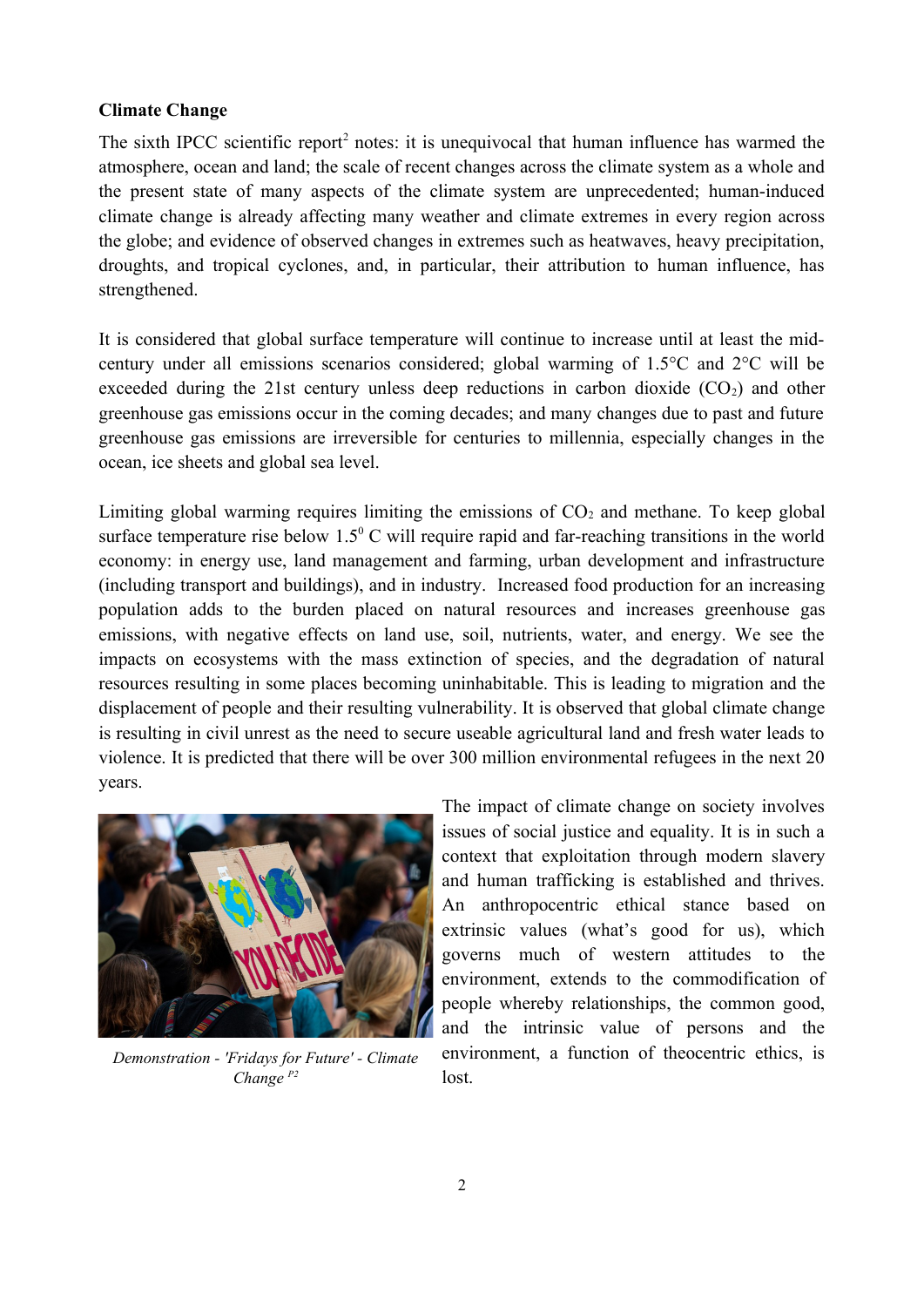#### **Civil unrest, migration and vulnerability**

In 2019 the UNHCR (United Nations High Commission for Refugees) reported that the number of forcibly displaced people has reached  $70.8$  million.<sup>3</sup> These include 41.3 million internally displaced people; 25.9 million refugees; and 3.5 million asylum seekers. Behind the statistics each number is a person with a name, a family, a home, and a history. Contrary to popular opinion, the western nations, predominantly of Europe and North America, are not flooded with refugees, as 82% of all refugees are hosted in non-western countries, who have few resources to meet their needs.

Climate change is increasingly being recognized as a major factor behind people movements. A study in 2015 suggested that the drought in Syria from 2006 to 2010 aggravated the tensions which led to the outbreak of civil war in 2011, forcing over twelve million people to leave their homes. It has been found<sup>4</sup> that the more temperatures in a country's key agricultural regions rose above  $20^{\circ}$  C in the growing season, the more people left their homes to seek asylum. The report in *Science* predicted that hundreds of thousands of additional asylum seekers will arrive in Europe each year if global temperatures continue to rise unchecked.

A comparison of global maps showing the worst effects of climate change and areas of civil unrest demonstrates that many of our current conflicts are partly due to environmental factors. As large populations begin to search for fresh water, land that will sustain agriculture, and safety from violence and war, pressure builds in the places where migrants travel and political tensions arise between nations. Often conflict and violence erupt as a result. For example, the civil war in Syria and the resulting rise of ISIS/Daesh emerged in the aftermath of a year long drought and water shortage in the Tigris-Euphrates Basin; climate change acting as a trigger in a complex political situation. The massive population shifts led to tensions in the cities that contributed to the outbreak of civil war. This has been followed by hundreds of thousands of vulnerable people seeking to flee to Europe with their resulting exploitation by criminal gangs, including those who trap these refugees in trafficking. $5$ 

Women are especially vulnerable as reports by the UN Migration Agency show that women originating from climate vulnerable areas are being exploited. Criminal agents promise employment but instead sell vulnerable women to brothels where they are sexually exploited.

Many industries that are open to human trafficking or labour exploitation also have a detrimental impact on the environment and contribute to climate change. There are numerous, well-documented cases in which environmentally damaging extractive industries are underpinned by large



*Workers in a field outside Rome, Italy P3*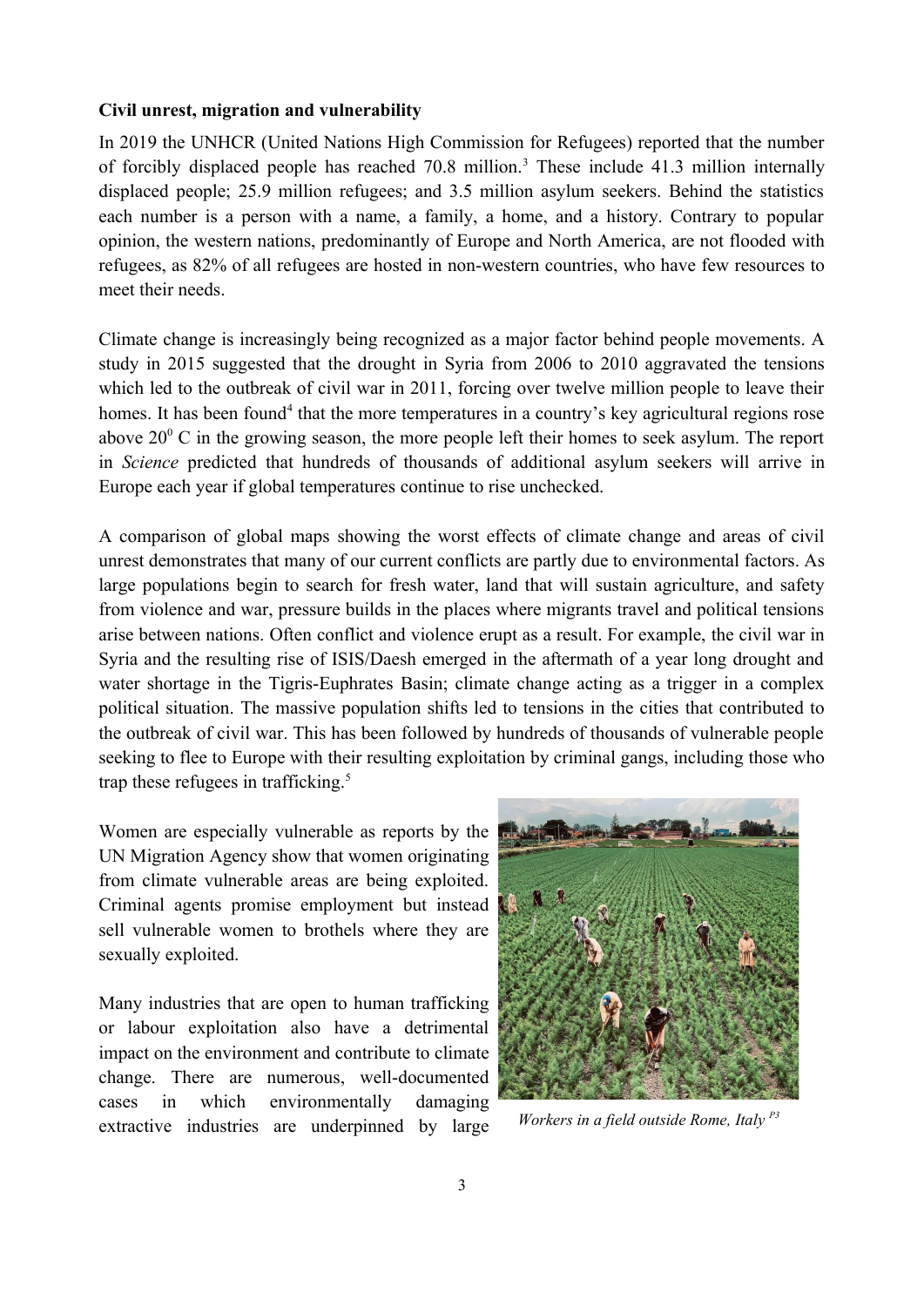numbers of migrant workers in forced labour situations. In South-East Asia and Brazil, the lucrative palm oil industry is heavily dependent on coercive labour practices. This industry exemplifies the link between forced labour associated with modern slavery, industrial-scale and often unregulated logging, and the widespread destruction of the Amazonian, Bornean and Sumatran rainforests.

We recognise issues beyond the obvious for what climate change is going to mean. It has to be understood in the wider context as a primary driver of migration, human trafficking and movement of people in a warming world. It is therefore vital to improve the ability for vulnerable communities to stay in place so that they won't be tempted or lured away by human traffickers.

# **Love of God; love of neighbour; exploitation, vulnerability and justice**

Ecology teaches us that everything is interconnected, as environmental degradation affects social structures and cultural identity, and the very meaning of life and community. We must consider what kind of world we want to leave for those who come after us.

The consequences of climate change affect the most vulnerable people, and we recognise that it is one of the causes of poverty and forced migration, which are breeding grounds for modern slavery and human trafficking, forced labour, prostitution and organ trafficking.

Environmental harm and ecological harm directly impact the poor and are the result of destruction and exploitation through a web of production and consumption that is environmentally unsustainable and spiritually damaging  $-$  a toxic combination.<sup>6</sup>



*Aerial view of huge greenhouse farms near Almeria, Spain P4*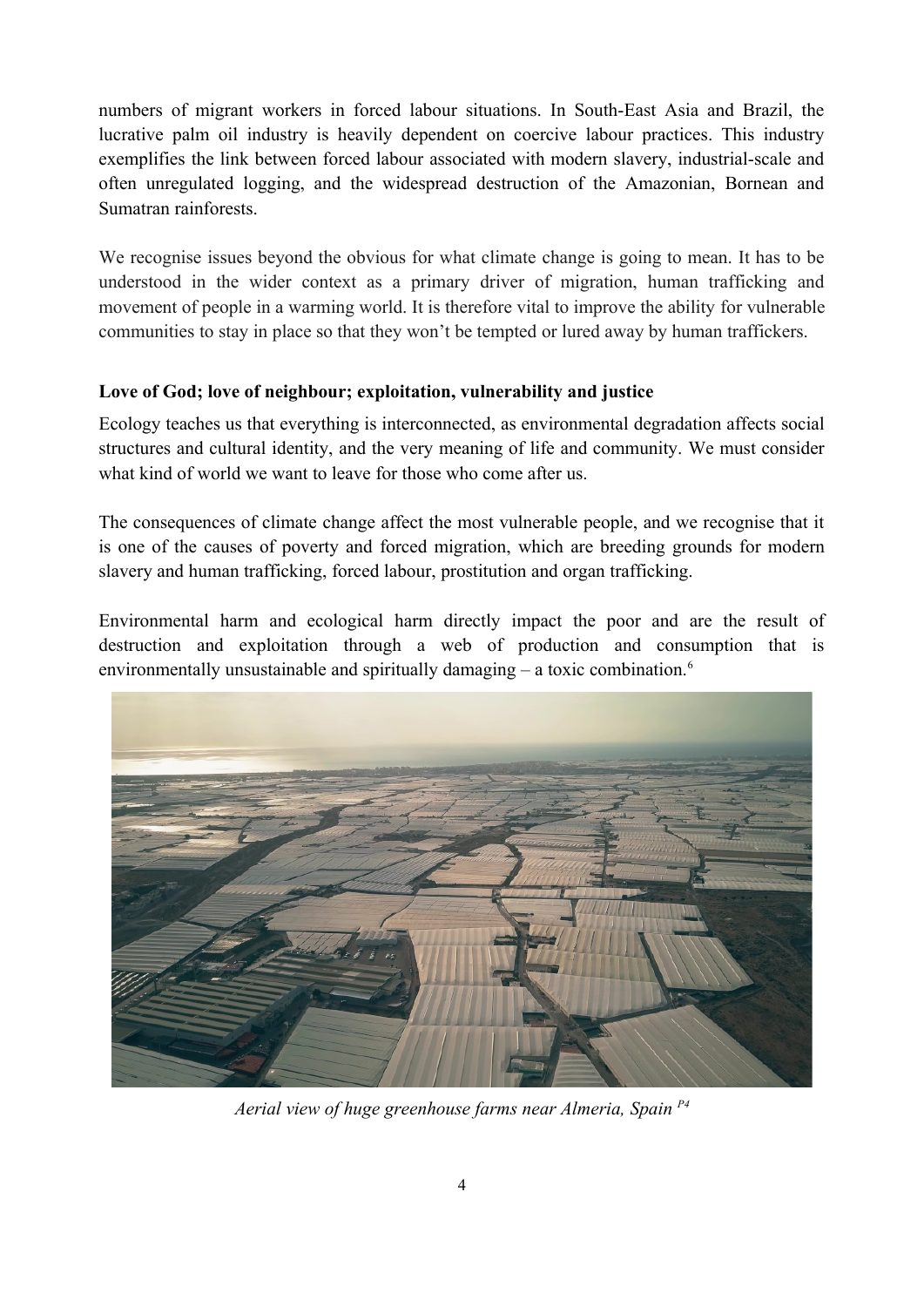Pope Francis called for an ecological conversion, whereby we adopt a Christ-like approach to God's creation. Yet there is no prospect of this happening without reform of the purpose and governance of corporations. There is a need to move away from the primacy of shareholders and a pattern of working that shows little concern for the environment or even the most vulnerable members of society.

Economic thinking based purely on the 'market' tends to assume that there are unlimited natural resources, which clearly there are not. Ecological concern reflects our intrinsic human value as citizens, whereas the market economy emphasises our extrinsic value as consumers.

Our moral and spiritual engagement with the effects of climate change amongst the poorest of the world must be attentive to the plight of migrants and refugees, and their exploitation, often as trafficked people, and recognise how our lifestyle has contributed to their plight.

Extreme poverty, social exclusion, and environmental injustice appear together in communities all over the world. A central message of the Bible is of a redeeming God who sets the captives free. Christians are challenged to join in God's mission to bring liberation to the vulnerable and displaced.

The Old Testament year of Jubilee (Lev. 25) was to include cancelling all debts, setting all slaves free, and re-creating God's fair distribution of the land, but it was never celebrated. It is only with Jesus that Jubilee is declared (Luke 4:18-19), which caused his hearers to be amazed. Jesus declared that he had come to set the captives free.

#### **Conclusion**

As Christians we have a moral responsibility. Christ is not only Lord of the lives and bodies of Christians but Lord of the whole created order. The implications of the resurrection extend beyond the lives of Christians to reveal God's intention to restore the righteous peace, or *shalom*, of the whole of creation.

Righteousness and justice, which are intrinsic to the being of God, are also writ large in the material and moral framework of the creation which God has made, and with which God remains in continuing relationship. We have here a powerful insight into the ecological nature of divine justice, and of created justice.

At the heart of the Christian message is hope. We can speak of the hope of judgement; that there is accountability for our lack of care of the poor and of the environment. This hope is based on God and God's justice and grace, which is not thwarted by human sinfulness. Ultimate hope is in God and is eternal, while human hope is temporal and uncertain. As Christians we are called to a hopeful discipleship in the light of our ultimate hope in God's promises and purposes.<sup>7</sup> We are called to love God and love neighbour, which will include the example that we present in our lifestyle: our attitude to those who the world often ignores or despises; our consumption, and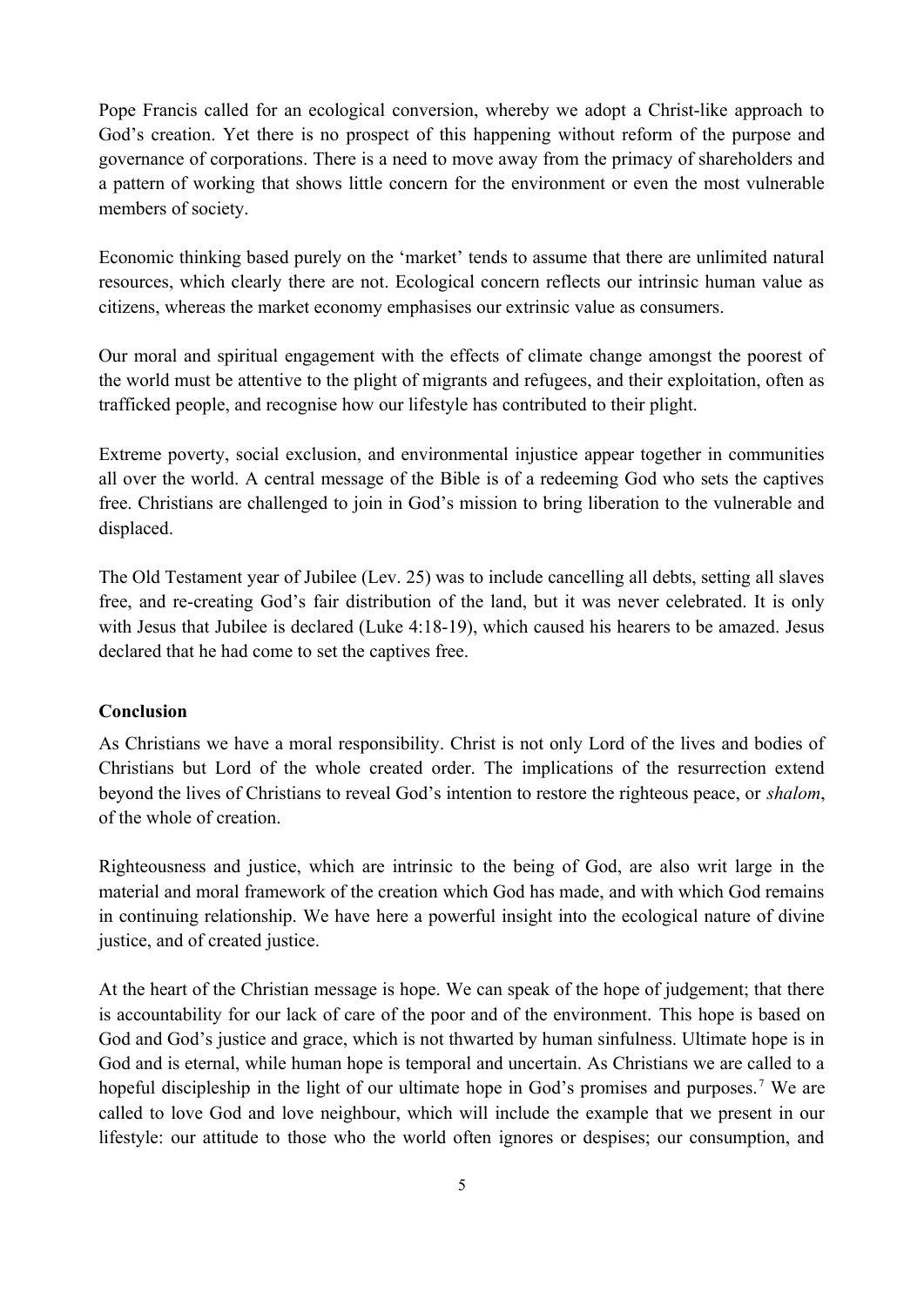especially our use of fossil fuels. This will also include our political will through our engagement in the political process, seeking to influence politicians and businesses to make social and environmental considerations a priority in legislation and planning.

In a world where modern slavery and human trafficking can be a hidden and overlooked blight on humanity, Christian disciples are called to embody an alternative narrative, sovereignty and hope – to express an alternative model of society.

In Christ we live as hopeful disciples, restored to our full humanity as God's stewards of creation, embodying the image of God, who has declared creation good and calls on human beings to exercise a godly care of the whole of creation.

We listen to the cry of the earth and the cry of the poor.

### **Biography**

John Weaver was born and brought up in Cardiff. After taking degrees in Geology at Swansea, he taught at the University of Derby. John trained for Baptist ministry in Oxford and was then pastor of Highfield Baptist Church from 1981-1991. From 1992-2001 he taught theology at Regent's Park College, Oxford, and from 2001-2012 served as Principal of South Wales Baptist College. He is a former President of the Baptist Union, and former Chair of JRI, and is a Vice-President of JRI. His main areas of research are: relating faith to life and work; theological reflection; adult education; and the dialogue between science and faith.



#### **References**

<sup>1</sup> This paper is an extract from my chapter, 'Exploitation of the Earth, Exploitation of People' in Dan Pratt (editor), *Slavery-Free Communities. Emerging Theologies and Faith Responses to Modern Slavery*, London: SCM, 2021, pp.254-277

2 [https://www.ipcc.ch/report/ar6/wg1/downloads/report/](https://www.ipcc.ch/report/ar6/wg1/downloads/report/IPCC_AR6_WGI_Headline_Statements.pdf) [IPCC\\_AR6\\_WGI\\_Headline\\_Statements.pdf,](https://www.ipcc.ch/report/ar6/wg1/downloads/report/IPCC_AR6_WGI_Headline_Statements.pdf) accessed 12.08.21

<sup>3</sup> UNHCR, 'Figures at a Glance', <https://www.unhcr.org/figures-at-a-glance.html> accessed 09.12.19

<sup>4</sup> Missirian, Anouch, and Wolfran Schlenker. "Asylum Applications Respond to Temperature Fluctuations." *Science* 358, no. 6370 (2017) 1610–14.

<https://science.sciencemag.org/content/358/6370/1610.abstract>. Quoted in Kevin Durrant, *Courting Chaos. Navigating the Ecological Crisis with the Help of Jeremiah, Eugene, Oregon:* Resource Publications, Wipf & Stock, 2021